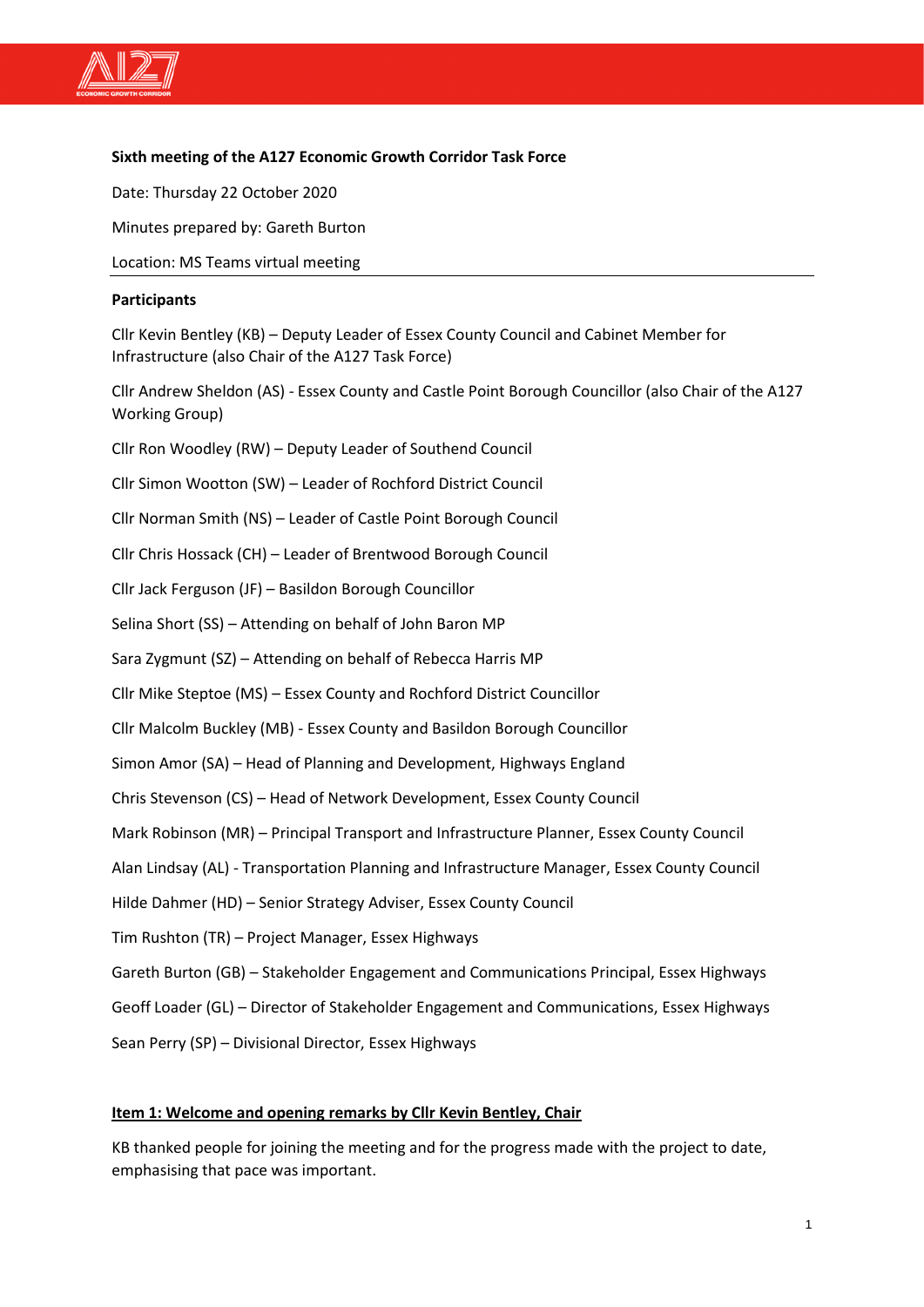KB stated that infrastructure must be at the heart of discussions and people's minds as Local Plans came together. He remarked that Essex County Council and Southend Borough Council, the relevant highways authorities, would never be able to afford the scale of upgrades needed on the A127, which was why it was critical that the road went back into the Strategic Road Network.

KB thanked AS for establishing the A127 Working Group and invited him to provide a progress update.

## **Item 2: Working group update (AS)**

AS said that the Working Group had now met for the first time and would play an important role in helping put the case for re-trunking the A127 in front of the right people. He stated that the group had also discussed the benefits of re-trunking the A127 for hospitals, businesses and economic growth.

AS advised that the working group had begun to look at creating a roadmap for the project, which would eventually set out the processes and milestones for re-trunking, and he said that he had been exploring the relevant legislation. He advised that, while the decision rests with the Minister, the assessment would be completed by officers from the Department for Transport (DfT) and it was important to present a strong and robust case.

AS said that the working group had also looked at other related A127 schemes and concluded that there were still some issues with the A127 corridor that needed to be looked at in the shorter term, in parallel with the re-trunking.

# **Item 3: Actions from the last Task Force meeting (AS)**

AS reiterated that the A127 Working Group had been set up and had met for the first time.

AS said that a letter had been sent to the Secretary of State for Transport, signed by him as chair of the Working Group and KB.

He added that the project team had been looking at potential future options for the A127 corridor once the road was re-trunked.

AS thanked NS for raising an important matter about a developer being willing to help fund potential future A127 improvements and advised that a separate meeting had been set up with Castle Point Borough Council.

KB said the A127 was not just a road but an important economic corridor and re-iterated the importance of the project to South Essex and the need to present the case for re-trunking as quickly as possible. He added that he would take ultimate responsibility for the project and was happy to have any difficult conversations with ministers but was keen for local members to be heavily involved and to lead the project.

NS thanked AS for his role in helping set up a separate meeting to discuss the potential A127 funding opportunity and reiterated the importance of the A127 to future growth and prosperity.

KB agreed and referred to the example of London Southend Airport, which he said he hoped would grow in the future but suggested that growth was being hampered because it was effectively located at the end of a cul-de-sac.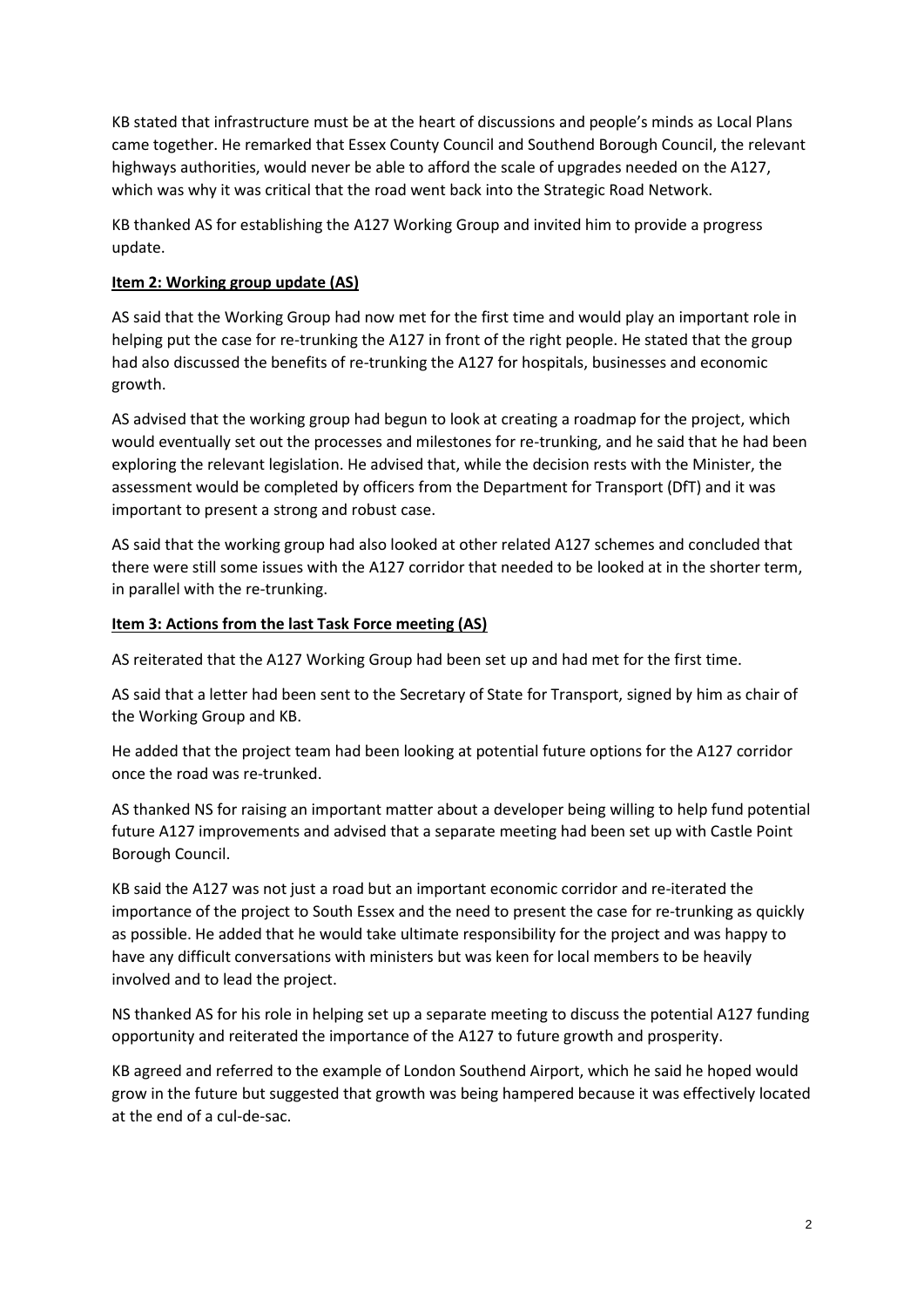### **Item 4: Project updates**

## **Re-trunking (MR)**

MR said that re-trunking the A127 had been raised at a regular meeting with Highways England last week and that a representative from the DfT had also attended. He gave an overview of the meeting and stated that Essex County Council had a good relationship with the DfT and had secured other schemes in the Road Investment Strategy, such as the A120, M11 junction 7A and the A12.

MR stated that there were some concerns from the DfT about the re-trunking proposals which he wanted to flag to the Task Force. Firstly, he stated that DfT had reiterated the point that if the A127 did return to the Strategic Road Network then it would be competing with other schemes from across the country for funding for future improvements. MR said that the DfT had, therefore, suggested that Major Road Network funding might be more realistic in enabling more immediate improvements.

MR said that the DfT had emphasised the need for a single voice for the A127 and that, for example, it was important to decide whether the Task Force wants more or fewer junctions. He added that the DfT had said there might be an opportunity to pursue funding to develop the case for retrunking.

KB suggested that there was a situation where colleagues from the district and borough councils in South Essex were struggling to get their Local Plans actioned because of high Government housing targets and said that infrastructure must come first. He believed that there was a need for a more joined up approach between the DfT and the Ministry of Housing, Communities and Local Government (MHCLG) in terms of transport infrastructure and housing. He said the focus for improving infrastructure should be on building for prosperity and jobs, not just housing.

MR stated that the DfT had advised they were already reviewing the Strategic Road Network (SRN) and that there was an opportunity to influence that process. He added that the DfT acknowledged there were large areas, such as Southend and Basildon, as well as places of strategic importance, such as the airport, which were not currently served by the SRN. The department were also looking at the A13 and, ultimately, which was the right route for strategic traffic.

MR reiterated that a letter had now been shared with officers from DfT and Highways England and sent to the Secretary of State for Transport. He advised that the immediate next steps were now to develop a lobbying plan, which would be influenced by the reply from the Minister, and arrange a meeting with the Secretary of State or Roads Minister. MR also noted there could be a case to lobby for potential development funding.

KB said he was pleased there had been initial discussions with the DfT and emphasised the importance that a strong case was now developed.

CH stated that he assumed the single voice for the re-trunking would be Essex County Council, as the highways authority, but supported by borough and district councils and the business community. He also asked whether a business case or dossier of evidence was going to be compiled and if the project team were going to start to gather supporting information from partners.

KB advised that Essex County Council would lead on compiling the case, based on its highways expertise, but acknowledged the important role district and borough councils would have in providing value input regarding economic development and housing. He said the work would be badged as the A127 Task Force and emphasised that it was a joint effort with no one partner more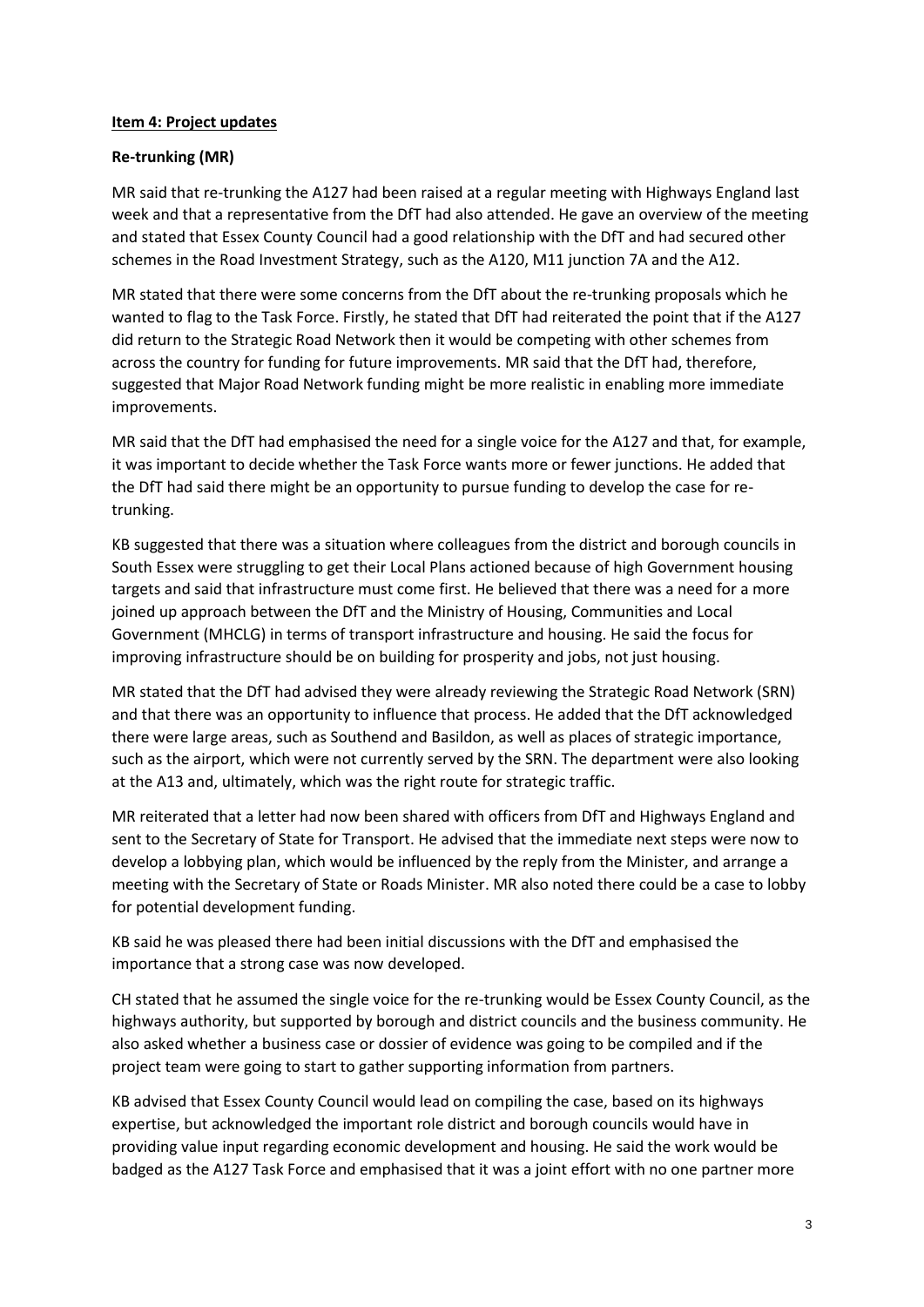important than the other. He added that there would be a dossier of evidence to put in front of ministers and set out the case.

MS asked whether the proposed Lower Thames Crossing had been taken into account during discussion with the DfT. MR advised that it had.

KB added that the sequencing of forthcoming projects such as the Lower Thames Crossing, Fairglen, A12 and A120 would also be important. He welcomed the significant investment in the county's infrastructure but said there was a need to ensure construction works were carefully planned to minimise disruption.

KB added that Essex County Council has been making the case for the proposed new A120 and the A12 upgrade to happen in tandem and that the same argument should be made for the Lower Thames Crossing and re-trunking the A127.

### **Re-trunking – communications and engagement (GB)**

GB explained that, from a communications and engagement perspective, the letter sent to the Secretary of State was a key milestone and that the response back and any further dialogue with the DfT about the process and timescales for re-trunking would help shape the lobbying campaign that was being developed.

GB stated that there was an intention to follow up the letter to the Secretary of State with a letter of support from local MPs.

GB explained that, although the campaign would be informed by further discussions, the intention was to follow a similar approach to the one taken for the A120 and that some likely communications and engagement activity had been discussed. This included developing a full communications and engagement plan, regular updates to the project webpage at key milestones and the development of key message briefings for partners to ensure a consistent narrative and that advocates were speaking with one voice and a clear, repeated message.

GB said a business board would also be established to unite and harness support for re-trunking from the business community and that there would be regular correspondence with Transport East the DfT, Highways England, MPs and Ministers. He added that communications methods, such as press releases, social media and newsletters, would be used to build support from the public and keep the story in the news.

GB stated the project team would seek to have the issue raised in Parliament and would support local MPs in drafting and raising parliamentary questions. He also suggested a survey to demonstrated support from the public and/or businesses could be carried out to add extra weight to the campaign.

GB suggested that, depending on circumstances, a parliamentary reception could be organised to formally present the case for re-trunking the A127.

KB suggested that even simple campaign materials such as lapel badges and banners would all contribute to giving the campaign visibility. He added that the campaign needed to raise the issue as loudly and as consistently as possible.

RW recommended that the Opportunity South Essex board could be used to engage businesses rather than setting up a separate business board. He also suggested that the case and related communications needed to focus on the risks of not re-trunking the A127, as well as the benefits,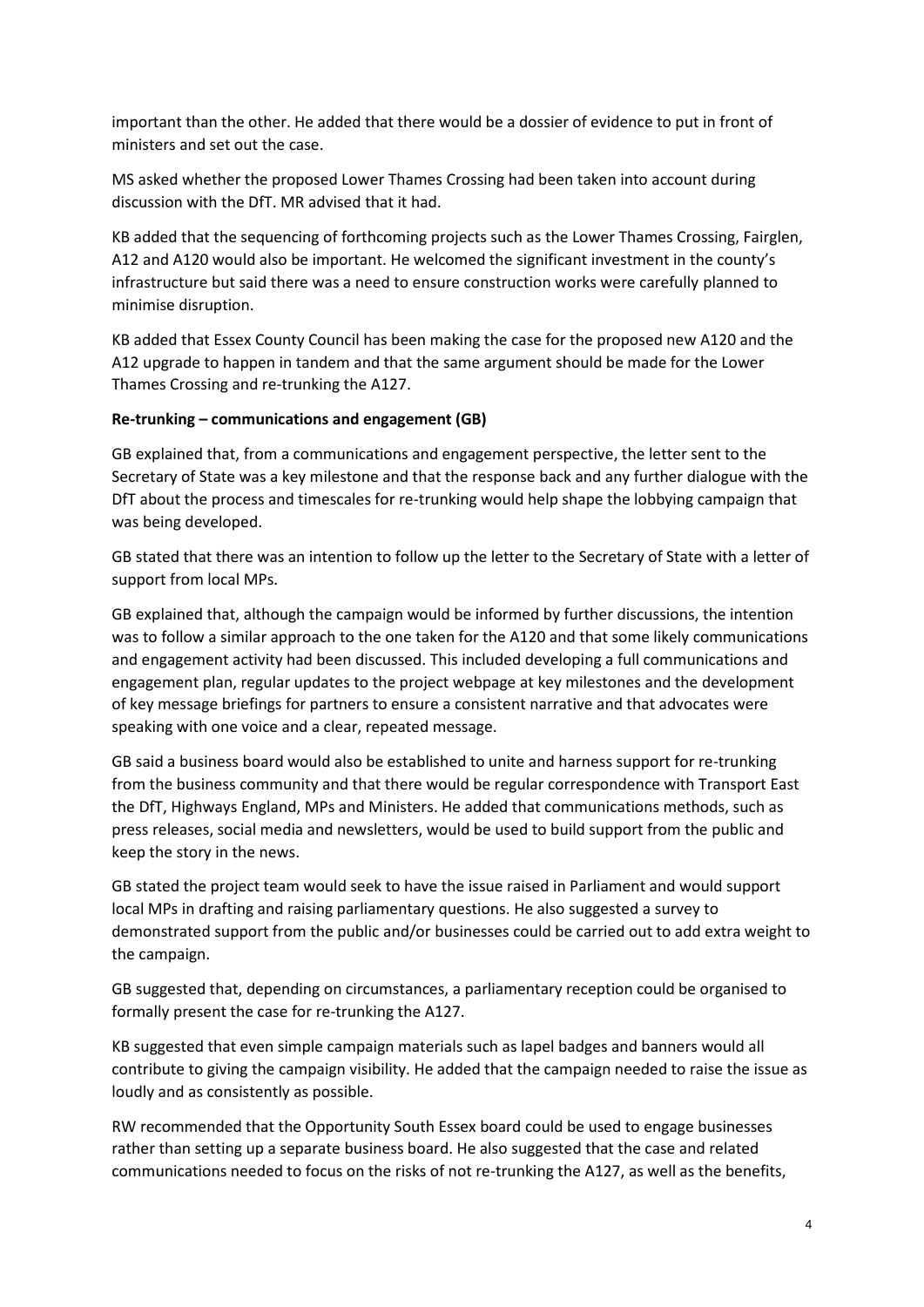citing the examples of businesses potentially relocating and increased unemployment. He added that building homes without investment in infrastructure to support people into jobs and help businesses to develop and grow would be a real problem.

KB thanked RW for his suggestions and said that the issue with the A120 campaign, upon which the A127 one has so far been based, was that there was not already a group such as Opportunity South Essex. He explained how businesses had been taken to meet the Roads Minister as part of the A120 project so that they could explain the issues they were facing themselves and that having that message come directly from businesses was an important tipping point.

# **Action – KB suggested a representative from Opportunity South Essex was invited to join the A127 Working Group**

CH said that the outline communications and engagement plan looked comprehensive and asked whether the project team would also look to engage with Kate Willard from the Thames Estuary Envoy, whom he felt would be a champion for the project. He added that involving large local employers and businesses would be very powerful and more difficult for Government to rebuff.

KB agreed and said that the plan was to refine and enhance the model used for the A120 campaign. He reiterated that Kate Willard would be a very useful advocate and remarked that he was due to meet with her shortly.

CH stated that the Association of South Essex Local Authorities (ASELA) had invited Kate Willard to its next board meeting and that the A127 project team were welcome to join too.

AS reminded the Task Force that the team were still awaiting clarity from the DfT on the process for re-trunking and that, once there was a clearer idea of what was required, a more definitive plan would be developed and, at that stage, it would be more appropriate to bring partners on board. He emphasised the need to have a clearer understanding of the current status of the project and the steps that must be followed so that the team could articulate that and demonstrate progress to partners.

AS added that the importance of MPs should not be understated and that they would have a key role in not only raising the issue in parliament, but also in strategically lobbying Ministers and helping to overcome any potential stumbling blocks with the DfT.

He added that caution was needed in relating Local Plans and the work of the A127 Task Force. He suggested infrastructure improvements that the Task Force was seeking were not to legitimise and enable housing.

MB reiterated the point about the link between Local Plans and re-trunking the A127. He stated that infrastructure must come first, then employment and then homes and suggested that the Government had to take responsibility for the problem of transport infrastructure issues preventing development.

He added that he would like the project webpage to be very public-friendly and that it would be important to take residents on the journey as the project develops.

### **Action – KB agreed that the webpage was important and requested that it was reviewed**

GB advised that initial changes to the webpage had already been considered and would be progressed as quickly as possible.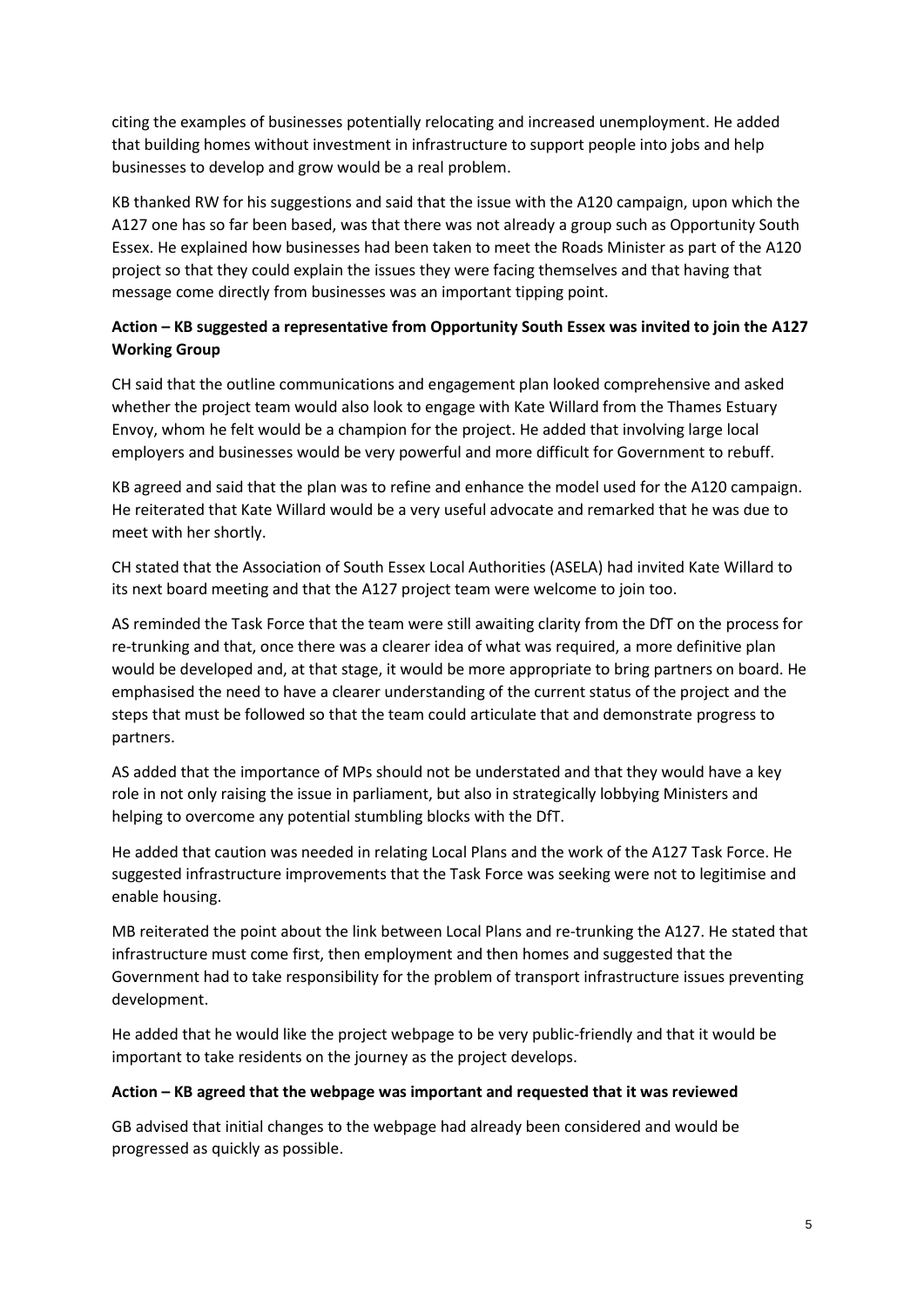GL introduced himself and explained that he had worked with KB on the A120 campaign and the intention was to mirror that approach for the A127. He referred to earlier comments from CH about the need for one voice and stated that was also the key point being made by the DfT - the need for a consistent message. He reiterated that a key message briefing would be developed so that everyone had a script and narrative that they knew and could refer to when talking about the A127.

NS said that he sat on the Opportunity South Essex board and that South Essex was often criticised for poor productivity. He suggested that was partly due to the impact of congestion and delays on people and goods, and that productivity should form part of the case for re-trunking the A127. KB agreed.

MS suggested that the case should also consider environmental issues along the corridor.

KB agreed and stated that when the Department for Environment, Food and Rural Affairs (Defra) had suggested potentially implementing a charging clean air zone in Basildon that he had invited them to do so themselves and take the criticism for it. He suggested air quality issues caused by congestion were the result of failing to invest in road infrastructure before building housing.

KB suggested that he would like to see a rapid transit system introduced in South Essex to complement the A127 and remove the need for people to travel by car.

In response to a question from CH, KB and GL advised the role of Jacobs in delivering the communications campaign, explaining the team was embedded in Essex Highways and the delivery was effectively 'in house'. KB noted this approach had and was working extremely well on other Essex Highways projects. CH advised that he had a communications role with ASELA and would be happy to facilitate joint messages as appropriate.

## **Fairglen (TR)**

TR provided an update on interfacing projects that were being developed in the interim. He explained that the Fairglen project was currently going through the tender assessment process and this would feed into the submission of the Final Business case for release of funding for the scheme.

TR said that the contract was due to be awarded by summer 2021 and that construction was expected to start soon after.

A flythrough video of the scheme was shown to the Task Force.

KB stated that the video was a good demonstration of what was planned at the Fairglen Interchange and that the scheme would deliver a considerable improvement on the current junction.

MS questioned what provision was being made for cyclists to the north of the junction.

CS said that the focus of attention in recent times had been on improving cycling on the southern side of the junction and that two-way facilities were available on that side.

MS suggested it was important that the northern side was still well used by cyclists and that facilities needed to also be looked at on that side of the junction.

## **Action – Officers to report back to MS on cycling improvements as part of the Fairglen scheme**

**A127 Major Road Network junction schemes (TR)**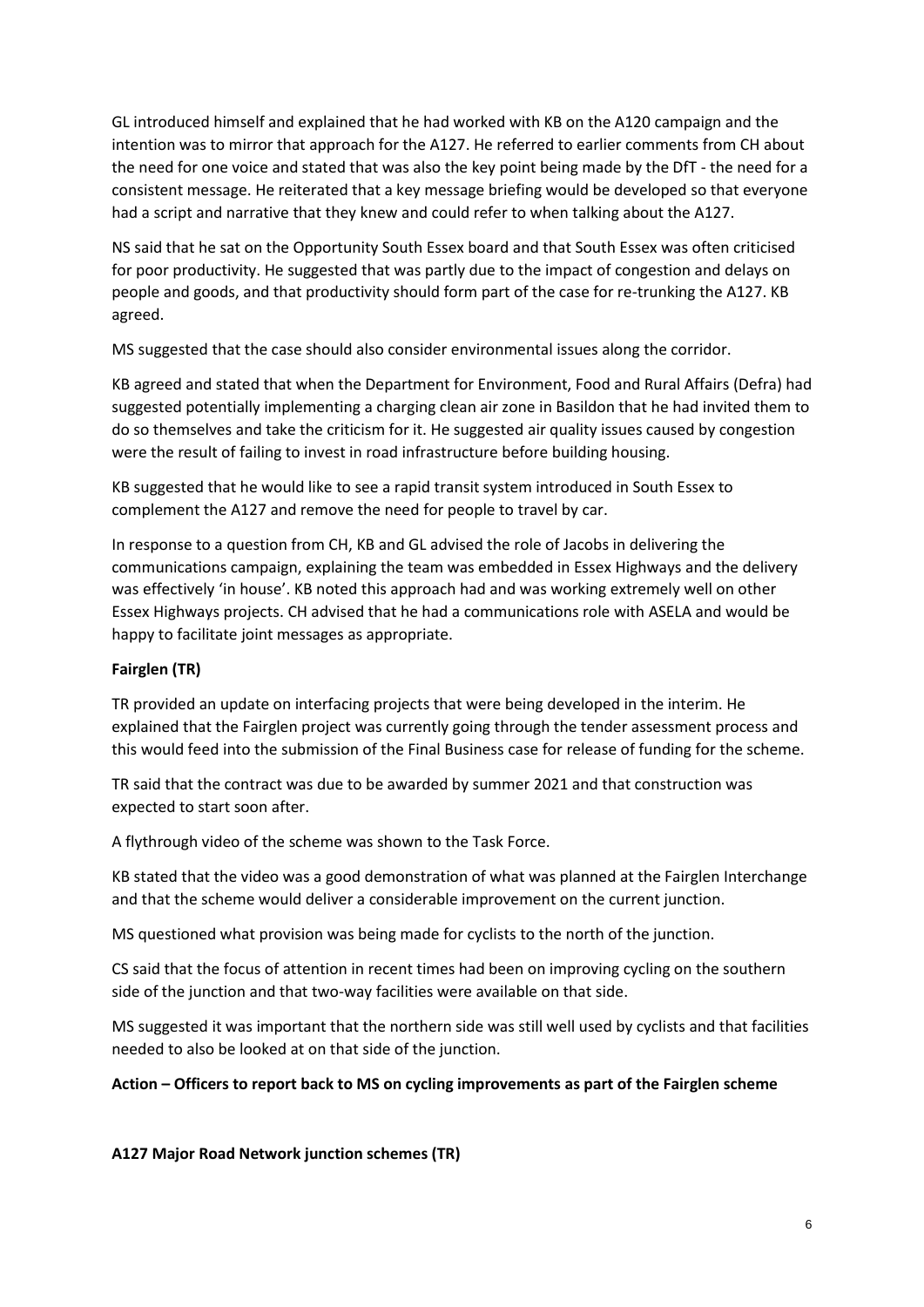TR explained that shorter-term improvements to the A127 were being developed with four junction improvement schemes which were currently in the design development stage. He reminded the Task Force that the junction schemes were submitted as pre-Strategic Outline Business Case bids, for approval to proceed to the next stage of development for Major Road Network funding, which was to develop a Strategic Outline Business Case.

TR stated that it was announced by Government in the Spring budget that the schemes had been approved to proceed to the next stage and that the team was now looking to develop a robust evidence base for the schemes. He said that base and reference models had been developed to assess the benefits of the different options at the junctions once they had been identified. He added that the Warley, Halfway House and Fortune of War junctions were being treated as one project and that workshops were coming up to look at problems and objectives for the junctions, which would then be used to identify options. TR explained that a long list of options, which could range from five per junction to more than 100, would then be formed and assessed against set criteria to create a shortlist of options.

TR said that the Pound Lane scheme had been subject to separate discussions with DfT and was, therefore, slightly behind the other three schemes.

## **Item 5: Project timeline (TR)**

TR explained that an overarching project timeline had been put together to give people an understanding of the timings involved across the three A127 projects (re-trunking, MRN junction improvements and Fairglen) and to help manage expectations.

TR reiterated that the tender assessment for Fairglen would be completed this winter, with the construction contract awarded in summer 2021 and construction starting in autumn 2021.

TR said that a Strategic Outline Business Case for the MRN junction improvement schemes would be submitted in early 2021, with public consultation and engagement then taking place before an Outline Business Case was submitted in autumn 2021. He emphasised that all dates were indicative and could be difficult to predict because of planning milestones and potential issues, such as complex utility services. He added that timelines would be updated as the projects progressed.

TR stated that the programme for re-trunking was still being developed and would be determined by the responses received by the DfT.

### **Action – KB requested that re-trunking was moved to the top of the timeline for the three projects**

### **Item 6: Any other business and future items**

MS requested that an item be discussed at a future meeting about the need for investment in rail infrastructure in South Essex and what it means for the A127.

# **Action - KB suggested an item about rail infrastructure could be taken to a future Working Group meeting**

RW questioned whether there was a risk that future investment in the A127 would be impacted by the funding for Fairglen and potentially the MRN junction improvements.

KB suggested he did not believe it was a case of either/or.

KB commented there was a need for local MPs to be really engaged about re-trunking the A127. He thanked officers and councillors for their efforts.